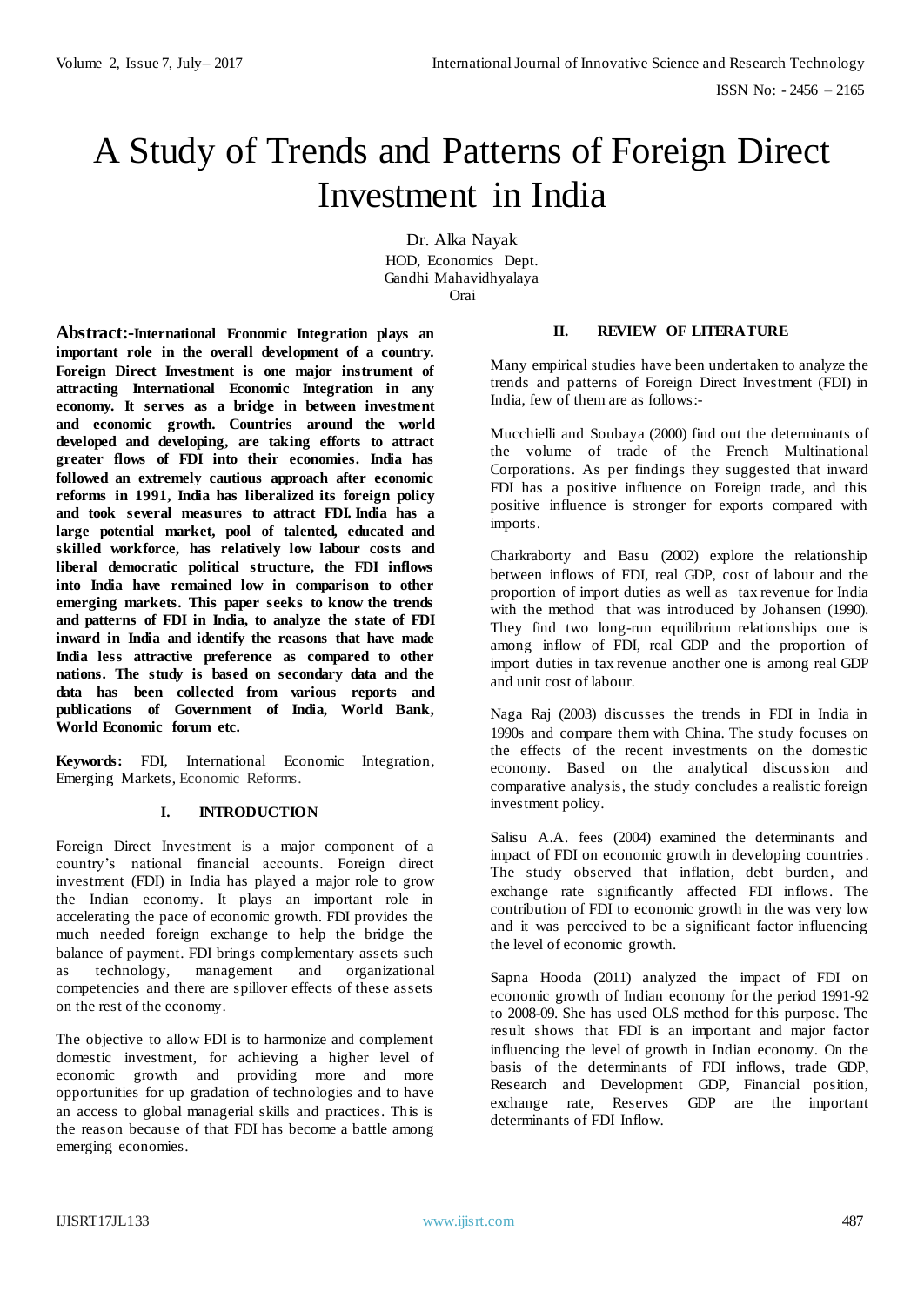## **III. OBJECTIVES OF THE STUDY**

- To analyse trends of FDI in India.
- To find out the status of FDI inflows into India.
- To identify sectors preferred for FDI in India.

# **IV. RESEARCH METHODOLOGY**

The study is entirely dependent on secondary data. The study refers to the secondary data as it is the easiest way to collect data. Data have been collected data from several sources like UNCTAD, RBI Report, EXIM Bank Report, from various articles as well researches based on FDI. The study consists of data of various developing and developed counties in which we have analysed the data of last 10 years.

In our study we have gone through descriptive study and collected data from various types like data of FDI inflow of developing countries, data of FDI of various sectors over the

A. *Country Wise*

years, data of FDI inflow in which country and what are those determinants which has attracted the inflow. The nature of this study is based on descriptive research as we have explored the topic in various dimensions. In the study we have gone through the literature of previous years and polices of the government related to FDI inflow. Where as we have also conducted the detailed study of inflow and the major sectors and destination for the same. Apart of all these things we have explored the study in terms of the factors motivating Indian industries for FDI inflow and the impact of geographical areas on FDI inflow

## **V. DATA ANALYSIS**

We have discussed about Total FDI inflow over the given period of time that is 2000-2016. Apart of this we have also described sector wise inflow in India. Here is the list of the sectors from where we got FDI inflow in India. In the analysis we have done analysis country wise and sector wise to know the pattern of FDI inflow.

| <b>Ranks</b>       | <b>Country</b>               | 2014-15                     | 2015-16 (April | 2016-17 (April, | Cumulative<br><b>Inflows</b> | % age to total        |
|--------------------|------------------------------|-----------------------------|----------------|-----------------|------------------------------|-----------------------|
|                    |                              | (April<br>$\qquad \qquad -$ | – March)       | $15 - June, 16$ | $(April' 00 - June$          | <b>Inflows</b><br>(in |
|                    |                              | March)                      |                |                 | '16)                         | terms of US\$)        |
| 1.                 | <b>MAURITIUS</b>             | 29.360                      | 55,172         | 13,236          | 438,892                      | 35%                   |
|                    |                              | (4,589)                     | (9,030)        | (2,089)         | (89, 644)                    |                       |
| $\overline{2}$ .   | <b>SINGAPORE</b>             | 36,,625                     | 41,350         | 23,230          | 190,477                      | 14%                   |
|                    |                              | (5,985)                     | (9, 742)       | (3,673)         | (35, 861)                    |                       |
| $\overline{3}$ .   | $\overline{UK}$              | 20,426                      | 8.769          | 755             | 110.409                      | 9%                    |
|                    |                              | (3,215)                     | (1, 447)       | (119)           | (22,329)                     |                       |
| $\overline{4}$ .   | <b>JAPAN</b>                 | 10,550                      | 12,752         | 2,916           | 96.312                       | 7%                    |
|                    |                              | (1,718)                     | (2,084)        | (459)           | (18, 811)                    |                       |
| 5.                 | <b>NETHERLAND</b>            | 13,920                      | 20,960         | 4,123           | 81,381                       | 6%                    |
|                    |                              | (2,270)                     | (3, 436)       | (652)           | (15,323)                     |                       |
| 6.                 | U.S.A                        | 4,607                       | 11,150         | 3,959           | 70,839                       | 6%                    |
|                    |                              | (806)                       | (1,824)        | (627)           | (14,378)                     |                       |
| 7.                 | <b>GERMANY</b>               | 6,093                       | 6,904          | 3,497           | 40,007                       | 3%                    |
|                    |                              | (1,038)                     | (1, 125)       | (554)           | (8,198)                      |                       |
| $\overline{8}$ .   | <b>CYPRUS</b>                | 3,401                       | 3,634          | 608             | 39,971                       | 3%                    |
|                    |                              | (557)                       | (598)          | (96)            | (8,140)                      |                       |
| 9.                 | <b>FRANCE</b>                | 842                         | 3,881          | 877             | 23,495                       | 2%                    |
|                    |                              | (305)                       | (635)          | (138)           | (4,651)                      |                       |
| 10.                | <b>SWITZERLAND</b>           | 2,094                       | 2,066          | 598             | 15,812                       | 1%                    |
|                    |                              | (341)                       | (337)          | (94)            | (3,139)                      |                       |
| <b>TOTAL</b>       | <b>INFLOWS</b><br><b>FDI</b> | 147,518                     | 189,107        | 60,298          | 1,293,836                    | $\overline{a}$        |
| FROM ALL COUNTRIES |                              | (24,299)                    | (30, 931)      | (9,508)         | (258, 141)                   |                       |

Table 1: Share of top Investing Contries FDI Equity Inflows (Financial Years)

Includes inflows under FDI Schemes of RBI.

Note: (1) Cumulative country wise FDI equity inflows (from April, 2000 to June, 2015) are at Annex – A (ii) %age worked out in US\$ terms & FDI inflows received through FIPS/SIA + RBI's Automatic Route + acquisition of existing shares only. Table shows that highest amount of

FDI in India from 2010-11 to 2016-17 came from Mauritius and the maximum investment came into manufacturing sector. Various graphs has been shown for graphical understanding of investment made by different countries and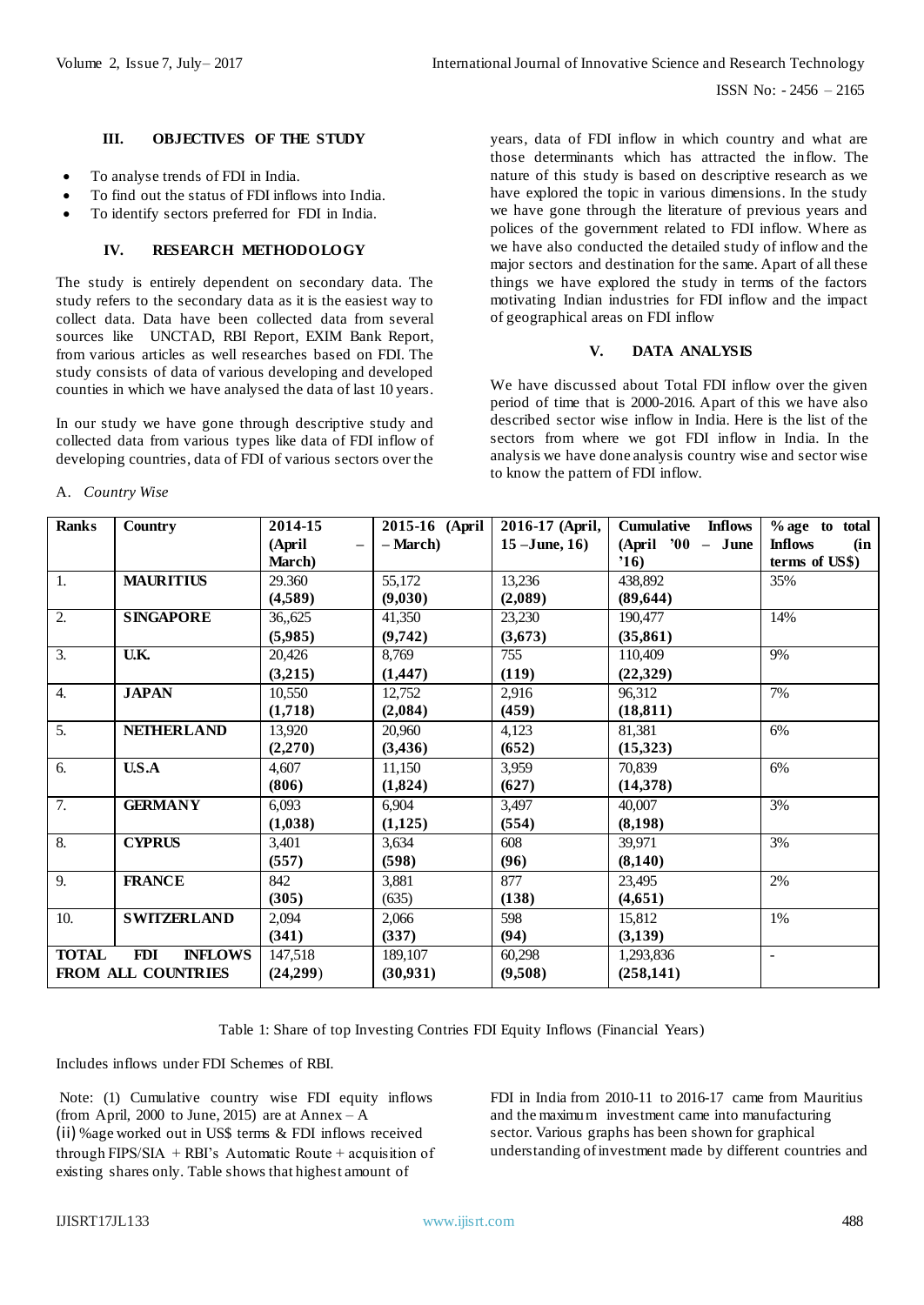ISSN No: - 2456 – 2165

into different sectors. On the basis of this table we can say that these are the countries who are investing in India.

We have also studied in terms of region wise or the countries who have invested in India. Following are the countries

- MAURITIUS
- SINGAPORE
- U.K.
- JAPAN
- NETHERLANDS
- U.S.A.
- GERMANY
- **CYPRUS**
- FRANCE
- SWITZERLAND
- *a). Sector Wise Analysis*

Amount in Rs. Crores (US\$ in million)

| <b>Ranks</b>     | <b>Sectors</b>                         | 2014-15 | 2015-16        | 2016-17        | <b>Cumulative</b>  | $%$ age<br>to |
|------------------|----------------------------------------|---------|----------------|----------------|--------------------|---------------|
|                  |                                        | (April  | (April         | $(April, 15 -$ | Inflows (April '00 | total Inflows |
|                  |                                        | March)  | <b>March</b> ) | June, $16)$    | $-June'16$         | (in terms of  |
|                  |                                        |         |                |                |                    | US\$)         |
| 1.               | <b>SERVICES SECTOR</b>                 | 13,294  | 19,963         | 4,036          | 209,578            | 17%           |
|                  |                                        | (2,225) | (3,253)        | (636)          | (43,350)           |               |
| 2.               | <b>CONSTRUCTION</b>                    | 7,508   | 4,582          | 216            | 113,355            | 9%            |
|                  | <b>DEVELOPMENT</b>                     | (1,126) | (758)          | (34)           | (24,098)           |               |
|                  | HOUSING,<br>TOWNSHIPS,                 |         |                |                |                    |               |
|                  | <b>BUILT</b><br>$\mathbf{U}\mathbf{P}$ |         |                |                |                    |               |
|                  | <b>INFRASTRUCTURE</b>                  |         |                |                |                    |               |
| 3.               | <b>COMPUTER SOFTWARE &amp;</b>         | 6,896   | 13,564         | 16,245         | 89,181             | 7%            |
|                  | <b>HARDWARE</b>                        | (1,126) | (2,200)        | (2,556)        | (17,575)           |               |
| $\overline{4}$ . | <b>TELECOMMUNICATIONS</b>              | 7.987   | 17,372         | 2,517          | 86,609             | 7%            |
|                  | (radio, paging, cellular mobile,       | (1,307) | (2,895)        | (395)          | (17, 453)          |               |
|                  | basic telephone services)              |         |                |                |                    |               |
| $\dot{5}$ .      | <b>AUTOMOBILE INDUSTRY</b>             | 9,027   | 15,794         | 6,914          | 70,906             | 5%            |
|                  |                                        | (1,517) | (2,570)        | (1,094)        | (13, 477)          |               |
| 6.               | <b>DRUGS</b><br>$\boldsymbol{\alpha}$  | 7,191   | 9,211          | 1,370          | 66.652             | 5%            |
|                  | <b>PHARMACEUTICALS</b>                 | (1,279) | (1,523)        | (215)          | (13,336)           |               |
| 7.               | <b>CHEMICALS</b><br><b>(OTHER</b>      | 4.738   | 4,077          | 1,598          | 50,909             | 4%            |
|                  | THAN FERTILIZERS)                      | (878)   | (669)          | (251)          | (10,588)           |               |
| 8.               | <b>POWER</b>                           | 6,519   | 3,985          | 1,717          | 48,357             | 4%            |
|                  |                                        | (1,066) | (657)          | (271)          | (9.828)            |               |
| 9.               | <b>TRADING</b>                         | 8,191   | 16,962         | 5,679          | 49,479             | 4%            |
|                  |                                        | (1,343) | (2,762)        | (897)          | (8,958)            |               |
| 10.              | <b>METALLUGICAL</b>                    | 3,436   | 2,897          | 845            | 41,992             | 3%            |
|                  | <b>INDUSTRIES</b>                      | (568)   | (472)          | (133)          | (8,680)            |               |

Table 2: Sectors Attracting Highest FDI Eqiuty Inflow

Note: (i) Services sector includes Financial, Banking, Insurance, Non – Financial/Business, Outsourcing, R&D, Courier, Tech. Testing and Analysis

(ii) Cumulative sector-wise FDI equity inflows (from April, 2000 to June, 2016) are at Annex- "B".

(iii) FDI Sectoral data had been revalidated /reconciled in line with the RBI, which reflects minor changes in the FDI figures (increase/decrease) as compared to the earlier published sectoral data.

On the basis of study of above mentioned table following are the top 10 sectors where we got FDI

- **1.** Services Sector
- **2.** Construction Development: Townships, Housing Built up Infrastructure
- **3.** Computer Software and Hardware
- **4.** Telecommunications
- **5.** Automobile Industry
- **6.** Drugs and Pharmaceuticals
- **7.** Chemicals
- **8.** Power
- **9.** Trading
- **10.** Metallurgical Industries

This table shows the analysis on the basis of region. Particularly in which region we got FDI.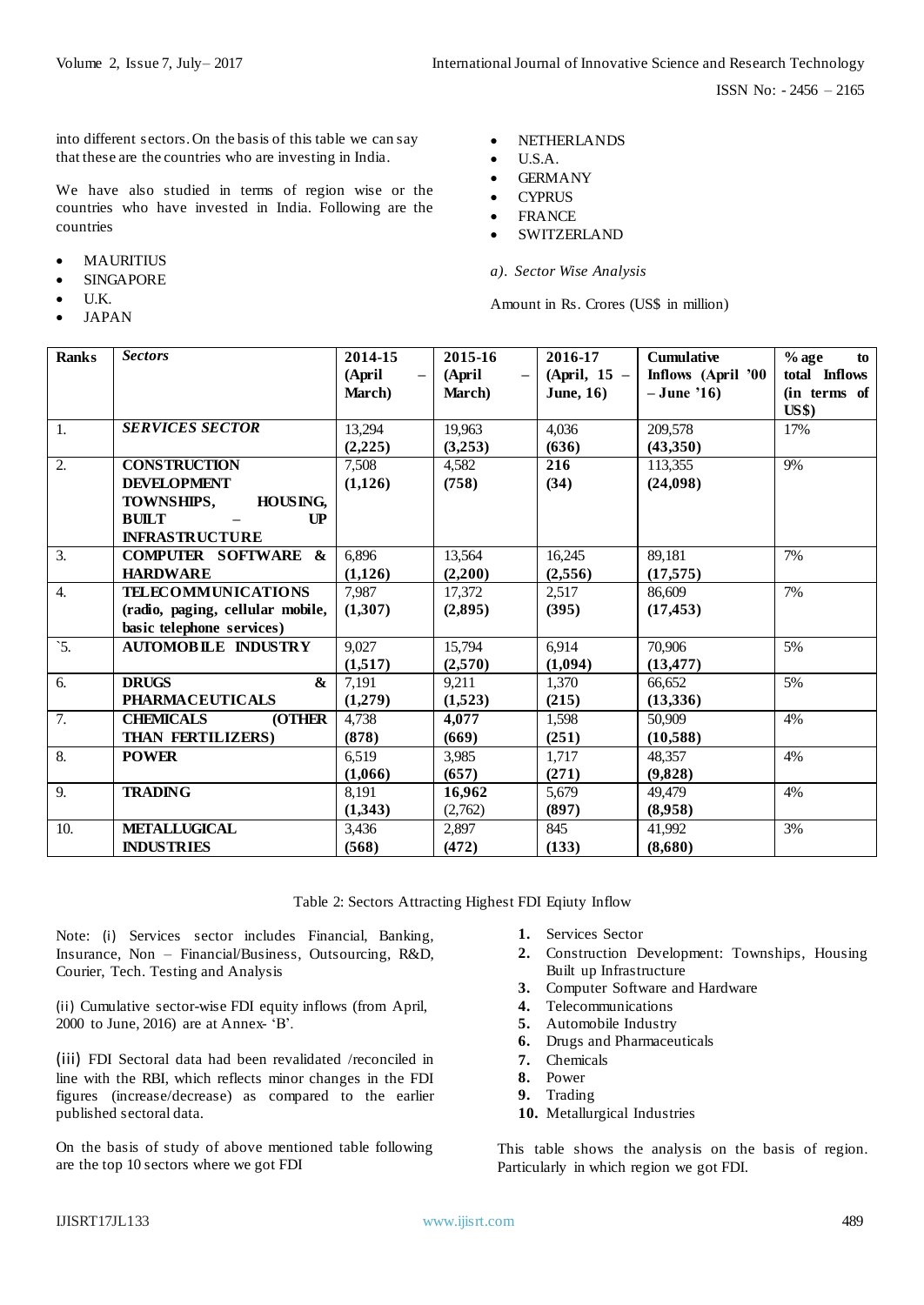ISSN No: - 2456 – 2165

(from April, 2000 to June, 2016) Amount Rupees in crores (US\$ in million)

| S. No.            | $RBI's - Regional$   | <b>State Covered</b>                              | 2014-15        | 2015-16         | 2016-17                  | Cumulative      | $\%$ age to       |
|-------------------|----------------------|---------------------------------------------------|----------------|-----------------|--------------------------|-----------------|-------------------|
|                   | Office               |                                                   | $(April -$     | $(April -$      | (April,                  | Inflows (April  | total             |
|                   |                      |                                                   | March)         | March)          | 15<br>$\sim$ $-$         | $'00 - June$    | Inflows           |
|                   |                      |                                                   |                |                 | June, 16)                | $^{\prime}16)$  | (in terms)        |
|                   |                      |                                                   |                |                 |                          |                 | of US\$)          |
| 1.                | <b>MUMBAI</b>        | <b>MAHARASHTRA</b>                                | 20,595         | 38,933          | 12,538                   | 395,560         | 29                |
|                   |                      | <b>DADRA</b><br>$\boldsymbol{\&}$<br><b>NAGAR</b> | (3,420)        | (6,631)         | (1,979)                  | (75,097)        |                   |
|                   |                      | HAVELI, DAMAN & DIU                               |                |                 |                          |                 |                   |
|                   |                      |                                                   |                |                 |                          |                 |                   |
| 2.                | NEW DELHI            | <b>PART</b><br>OF<br>UP<br>DELHI,                 | 38,190         | 42,252          | 19,892                   | 268,915         | 20                |
|                   |                      | AND HARYANA                                       | (6,242)        | (6,875)         | (3,128)                  | (52, 539)       |                   |
| $\overline{3}$ .  | <b>CHENNAI</b>       | <b>TAMIL</b><br><b>NADU</b>                       | 12,595         | 23,361          | 5,828                    | 94,595          | $\overline{7}$    |
|                   |                      | <b>PONDICHERRY</b>                                | (2,116)        | (3,818)         | (924)                    | (17,938)        |                   |
| 4.                | <b>BANGALORE</b>     | <b>KARNATAKA</b>                                  | 11,422         | 21,255          | 8,447                    | 90,569          | $\overline{7}$    |
|                   |                      |                                                   | (1,892)        | (3, 444)        | (1,336)                  | (17, 456)       |                   |
| 5.                | <b>AHMEDABAD</b>     | <b>GUJRAT</b>                                     | 5,282          | 9,416           | 4,732                    | 58,529          | 5                 |
|                   |                      |                                                   | (860)          | (1,531)         | (745)                    | (11,786)        |                   |
| 6.                | <b>HYDERABAD</b>     | <b>ANDHRA PRADESH</b>                             | 4,024          | 8,326           | 2,681                    | 51,921          | $\overline{4}$    |
|                   |                      |                                                   | (676)          | (1,369)         | (422)                    | (10, 437)       |                   |
| 7.                | <b>KOLKATA</b>       | WEST BENGAL, SIKKIM                               | 2.659          | 1,464           | 689                      | 15,316          | $\mathbf{1}$      |
|                   |                      | ANDAMAN & NICOBAR                                 | (436)          | (239)           | (108)                    | (3,089)         |                   |
|                   |                      | <b>ISLANDS</b>                                    |                |                 |                          |                 |                   |
| 8.                | <b>CHANDIGARH</b>    | <b>CHANDIGARAH,</b>                               | 562            | 234             | 91                       | 6,452           | $\mathbf{1}$      |
|                   |                      | <b>PUNJAB</b>                                     | (91)           | (39)            | (14)                     | (1,345)         |                   |
| 9.                | <b>JAIPUR</b>        | <b>RAJASTHAN</b>                                  | 233            | 3,237           | 109                      | 6,904           | $\mathbf{1}$      |
|                   |                      |                                                   | (38)           | (541)           | (71)                     | (1,281)         |                   |
| 10.               | <b>BHOPAL</b>        | <b>MADHYA</b><br>PRADESH,                         | 708            | 601             | 9                        | 6,105           | $\mathbf{1}$      |
|                   |                      | <b>CHATTISHGARH</b>                               | (119)          | (100)           | (2)                      | (1,217)         |                   |
| 11.               | <b>KOCHI</b>         | <b>KERALA,</b>                                    | 411            | 1,418           | 35                       | 6,186           | $\mathbf{1}$      |
|                   |                      | <b>LAKSHADWEEP</b>                                | (70)           | (230)           | (6)                      | (1,216)         |                   |
| 12.               | <b>PANJI</b>         | <b>GOA</b>                                        | 103            | 211<br>(35)     | 81                       | 3,949<br>(836)  | 0.3               |
| 13.               | <b>KANPUR</b>        | <b>UTTER</b><br>PRADESH,                          | (17)<br>150    | 679             | (13)<br>$\overline{137}$ | 2,581           | 0.2               |
|                   |                      | <b>UTTRANCHAL</b>                                 | (25)           | (110)           | (22)                     | (504)           |                   |
| 14.               | <b>BHUBANESHWAR</b>  | <b>ORISSA</b>                                     | 288            | 56              | $\overline{3}$           | 1,964           | 0.2               |
|                   |                      |                                                   | (48)           | (9)             | (0.4)                    | (398)           |                   |
| 15.               | <b>GUWAHATI</b>      | ASSAM,<br><b>ARUNACHAL</b>                        | $\overline{4}$ | 29              | 37                       | 418             | 0.03              |
|                   |                      | PRADESH,<br><b>MANIPUR,</b>                       | (0.6)          | (5)             | (6)                      | (89)            |                   |
|                   |                      | MEGHALAYA,                                        |                |                 |                          |                 |                   |
|                   |                      | <b>MIZORAM,</b><br>NAGALAND,                      |                |                 |                          |                 |                   |
|                   |                      | <b>TRIPURA</b>                                    |                |                 |                          |                 |                   |
| 16.               | <b>PATNA</b>         | <b>BIHAR, JHARKHAND</b>                           | 9              | 68              | 234                      | 501             | 0.03              |
|                   |                      |                                                   | (1)            | (11)            | (37)                     | (87)            |                   |
| 17.               | <b>JAMMU</b>         | <b>JAMMU &amp; KASHMIR</b>                        | 1              | $\overline{25}$ | $\overline{0.00}$        | $\overline{26}$ | $\overline{0.00}$ |
|                   |                      |                                                   | (0.2)          | (4)             | (0.00)                   | (4)             |                   |
| 18.               | REGION NOT INDICATED |                                                   | 50,283         | 37,544          | 4,754                    | 312,814         | 24                |
|                   |                      |                                                   | (8,245)        | (6,211)         | (750)                    | (62,700)        |                   |
| <b>SUB. TOTAL</b> |                      |                                                   | 147,518        | 189,107         | 60,298                   | 1,293,303       |                   |
|                   |                      |                                                   | (24,299)       | (30, 931)       | (9,508)                  | (258, 020)      |                   |
| 19.               | RBI'S -NRI SCHEMES   |                                                   | $\Omega$       | $\Omega$        | $\Omega$                 | 533             |                   |
|                   | (from 2000 to 2002)  |                                                   |                |                 |                          | (121)           |                   |
|                   | <b>GRAND TOTAL</b>   |                                                   | 147,518        | 189,107         | 60,298                   | 1,293,836       |                   |
|                   |                      |                                                   | (24,299)       | (30, 931)       | (9,508)                  | (258, 141)      |                   |

Table 3: Statement on RBI"s Regional Offices (With State Covered) Received FDI Equity Inflows.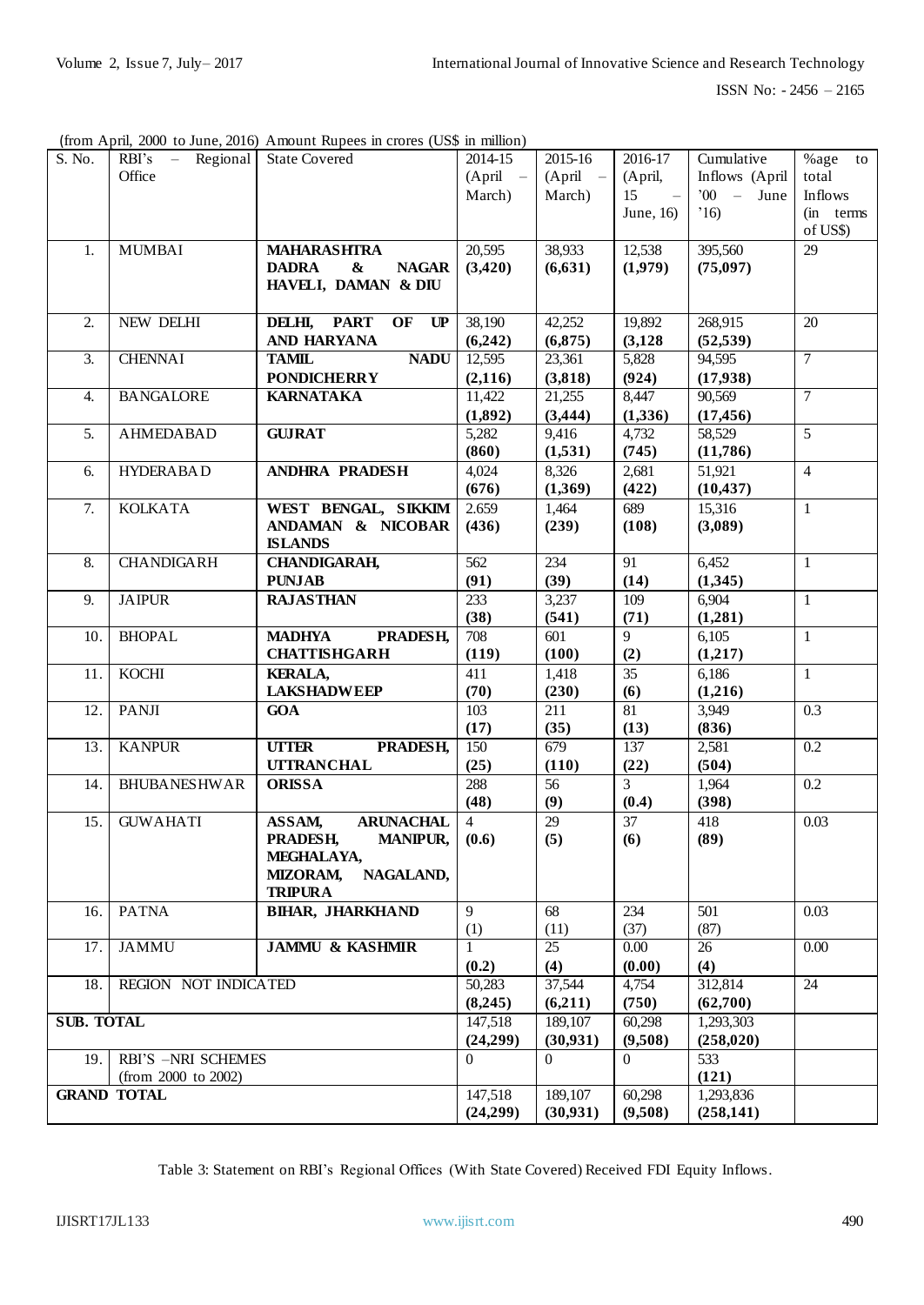The study of FDI inflow has been based on the data obtained from the following RBI Regional offices**.** 

- **1.** MUMBAI
- **2.** NEW DELHI
- **3.** CHENNAI
- **4.** BANGALORE
- **5.** AHMEDABAD
- **6.** HYDERABAD
- **7.** KOLKATA
- **8.** CHANDIGARH`
- **9.** JAIPUR

**10.** BHOPAL **11.** KOCHI **12.** PANAJI **13.** KANPUR **14.** BHUBANESHWAR **15.** GUWAHATI **16.** PATNA **17.** JAMMU

*b). FDI Inflow*



Fig. 1. FDI Inflow

On the basis of analysis of the above mentioned table and the graph and pie chart mentioned below we can say that we are getting maximum inflow from Singapore. The biggest attracting sector for FDI is Telecom industry.

*b). Top Location Determinants:* Percentage of Projects Citing Investment Motive

In order to get a more broader picture of the parameters and motivations that have influenced Indian companies to venture overseas, it is desirable investments abroad. For assessing this, real time data from FDI intelligence has been used. As mentioned in above diagram there are various reasons for considering India most favorable destination for the purpose of investment. These are the determinants because of what several countries are interested to invest in India.



Fig. 2. Percentage of Projects Citing Investment Motive

Source: FDI intelligence, EXIM Bank Research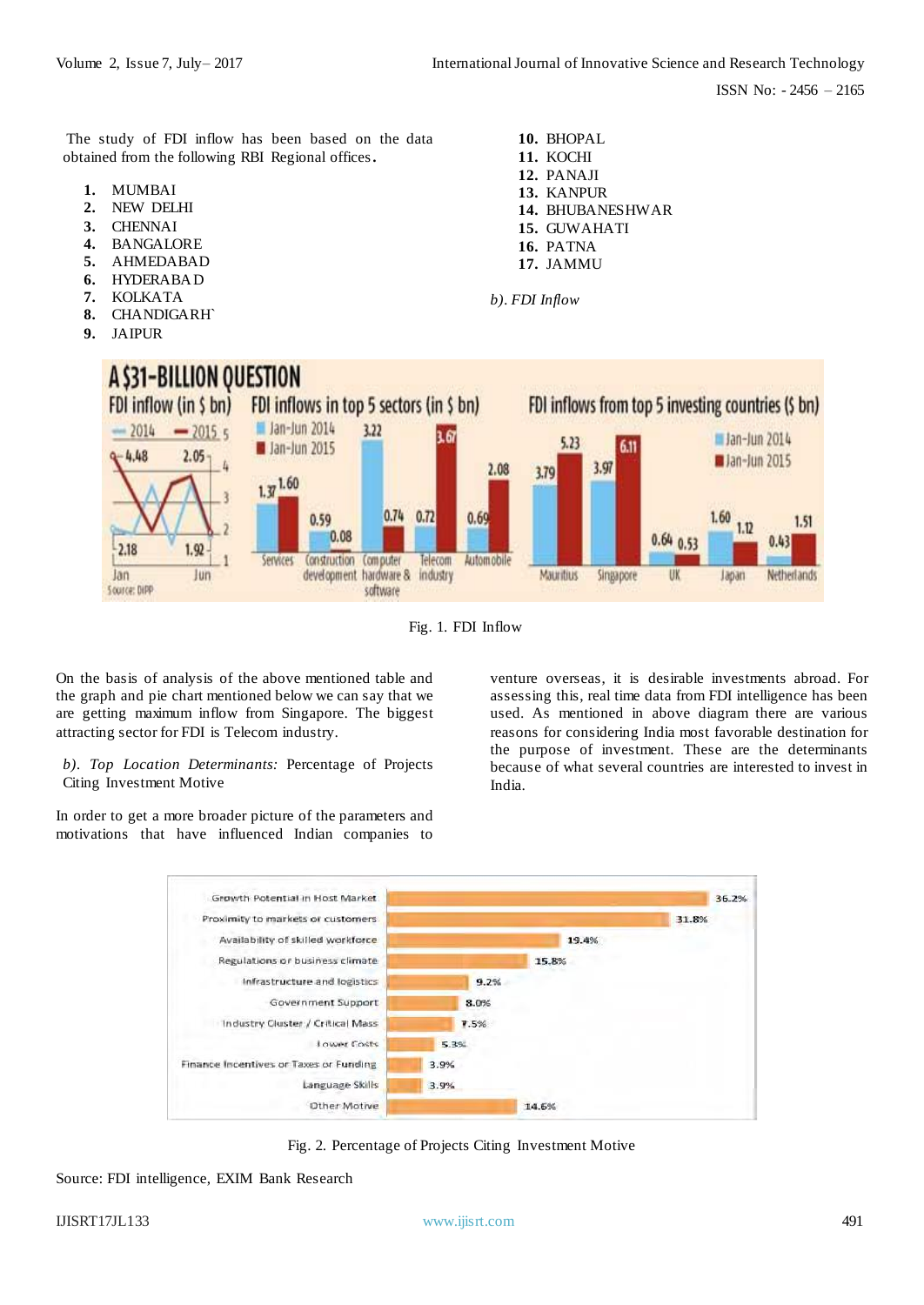These are the basic determinants for attraction for FDI towards India:

- 1. Growth Potential in Host market
- 2. Proximity to markets or customers
- 3. Availability of skilled workforce
- 4. Regulations or business climate
- 5. Infrastructure and logistics
- 6. Government support
- 7. Industry cluster
- 8. Lower cost
- 9. Finance Incentives
- 10. Language skills
- *c). India's Position in the World*
	- *Status of FDI Inflow*

The table given below demonstrates the status of FDI inflows into India, China, Developing countries as a whole and the world average as a % GFC.

| FDI Inflow (as Percentage of Fixed Capital Formation) 2003-2016 |       |       |                                |       |  |  |
|-----------------------------------------------------------------|-------|-------|--------------------------------|-------|--|--|
| Region/economy                                                  | India | China | <b>Developing</b><br>economies | World |  |  |
| 2003                                                            | 4.7   | 10.3  | 12.7                           | 9.2   |  |  |
| 2004                                                            | 4.6   | 10.0  | 9.4                            | 7.8   |  |  |
| 2005                                                            | 2.8   | 8.3   | 9.5                            | 6.4   |  |  |
| 2006                                                            | 2.8   | 7.7   | 10.6                           | 6.9   |  |  |
| 2007                                                            | 3.0   | 8.0   | 11.2                           | 8.5   |  |  |
| 2008                                                            | 6.9   | 6.6   | 11.5                           | 11.6  |  |  |
| 2009                                                            | 6.2   | 6.1   | 12.2                           | 13.6  |  |  |
| 2010                                                            | 12.3  | 5.9   | 11.3                           | 9.8   |  |  |
| 2011                                                            | 8.2   | 4.1   | 8.5                            | 8.5   |  |  |
| 2012                                                            | 5.2   | 4.2   | 8.9                            | 8.7   |  |  |
| 2013                                                            | 5.8   | 3.7   | 8.4                            | 9.1   |  |  |
| 2014                                                            | 4.2   | 3.2   | 7.8                            | 7.9   |  |  |
| 2015                                                            | 5.1   | 2.9   | 7.6                            | 8.0   |  |  |
| 2016                                                            | 5.9   | 2.7   | 7.4                            | 6.5   |  |  |

Table 4: Demonstrates the Status of FDI Inflows.

Source: World Investment Report, 2016, United Nations Conference on Trade and Development.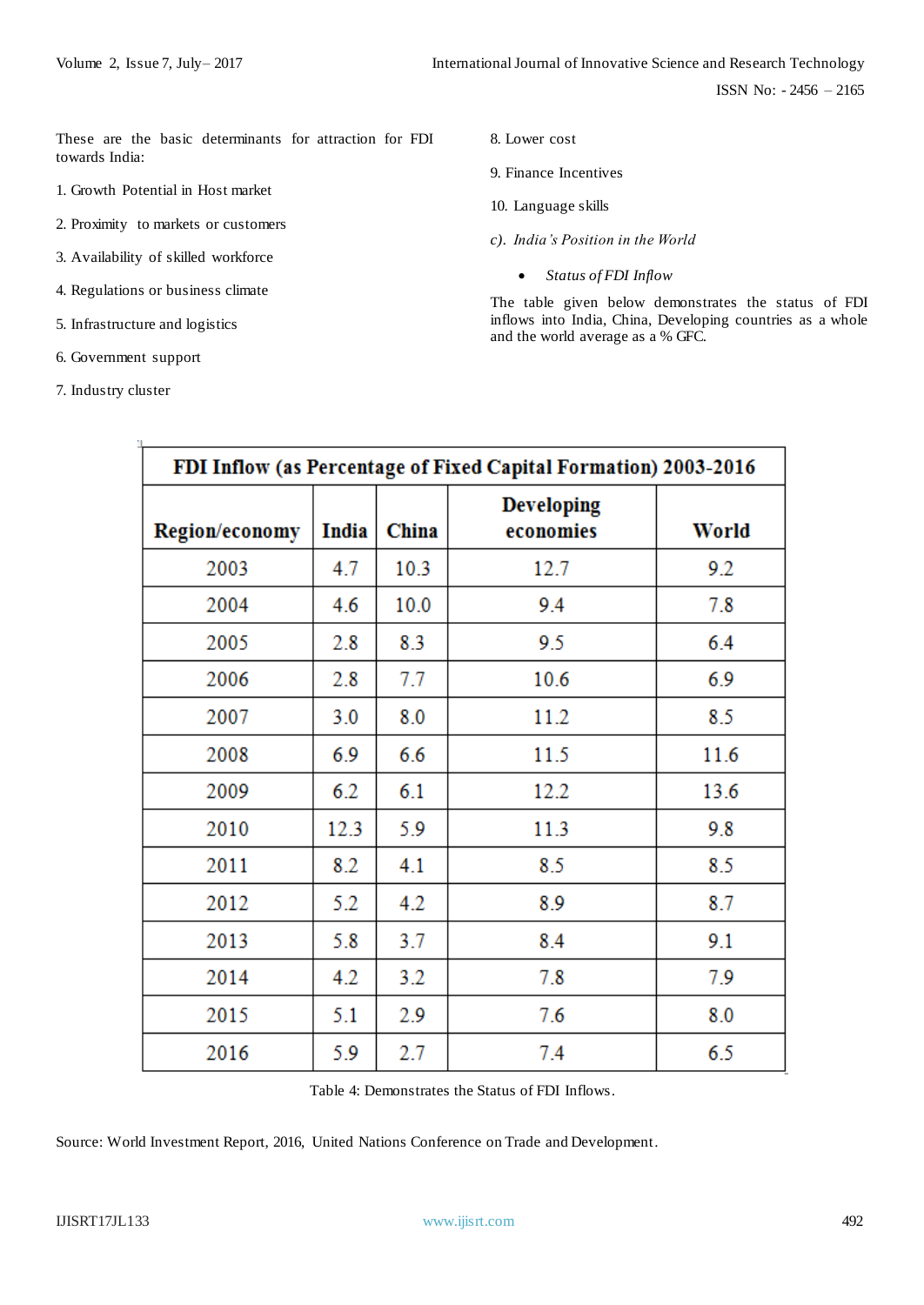

Fig. 3. FDI Inflow From Various Regions (2001-2016) (As% Of Gross Fixed Capital Formation)

Source:- World Investment Report, 2016, United Nations Conference on Trade and Development

FDI inflow as Percentage of GFCF, for developing economies as well as China has declined significantly during the entire period studied. For the world as a whole the FDI inflows increased between 2003 and 2008 and thereafter it declined. On the other hand, for India, FDI as a percentage of GFCF reached a peak in 2008 at 6.9 %, on average it increased over the entire period.

# **B. CONCLUSION**

FDI is as an engine of capital, technology, managerial skills, technological progress & capacity, access to foreign markets and in maintaining economic growth and development for developing countries, where as for developed countries it is considered as a tool for accessing the market of emerging economies. There are a number of factors contributing to this contemporary trend with special reference to being its demographics" with a young population there is a huge consumer base that is to be tapped, the growing middle class, increased urbanization and awareness, rising disposable incomes. India is now opening its policies even more to attract the foreign investment inflows. When large investments pour in, the general climate for inflows improves". Foreign Direct Investment (FDI) is an important driver of growth. It is an important source of economic

development for country whereas some people see threat of FDI to the host as well as domestic business houses.

#### **REFERENCES**

- [1]. Alam.M.S, "FDI and Economic growth of India & Bangladesh: A comparative study", Indian Journal of Economics, 43, pp103-3
- [2]. BhavyaMalhotra ((2014) Foreign Direct Investment: Impact on Indian Economy Global Journal of Business Management and Information Technology. Volume 4, Number 1
- [3]. Chaturvedi, Illa (2011), "Role of FDI in Economic Development of India: Sectoral Analysis", International Conference on Technology &BusinesDepartment of Industrial Policy and Promotion (DIPP).
- [4]. Dr. Girbal Singh Lodhi,( 2014) Foreign Direct Investment in India: A Critical Analysis on FDI International Journal Of Core Engineering & Management(IJCEM) Volume 1, Issue 4, July
- [5]. Dr. M. Syed Ibrahim1 and A. Muthusam( 2014) Role of Foreign Direct Investment (Fdi) in India"s Economic